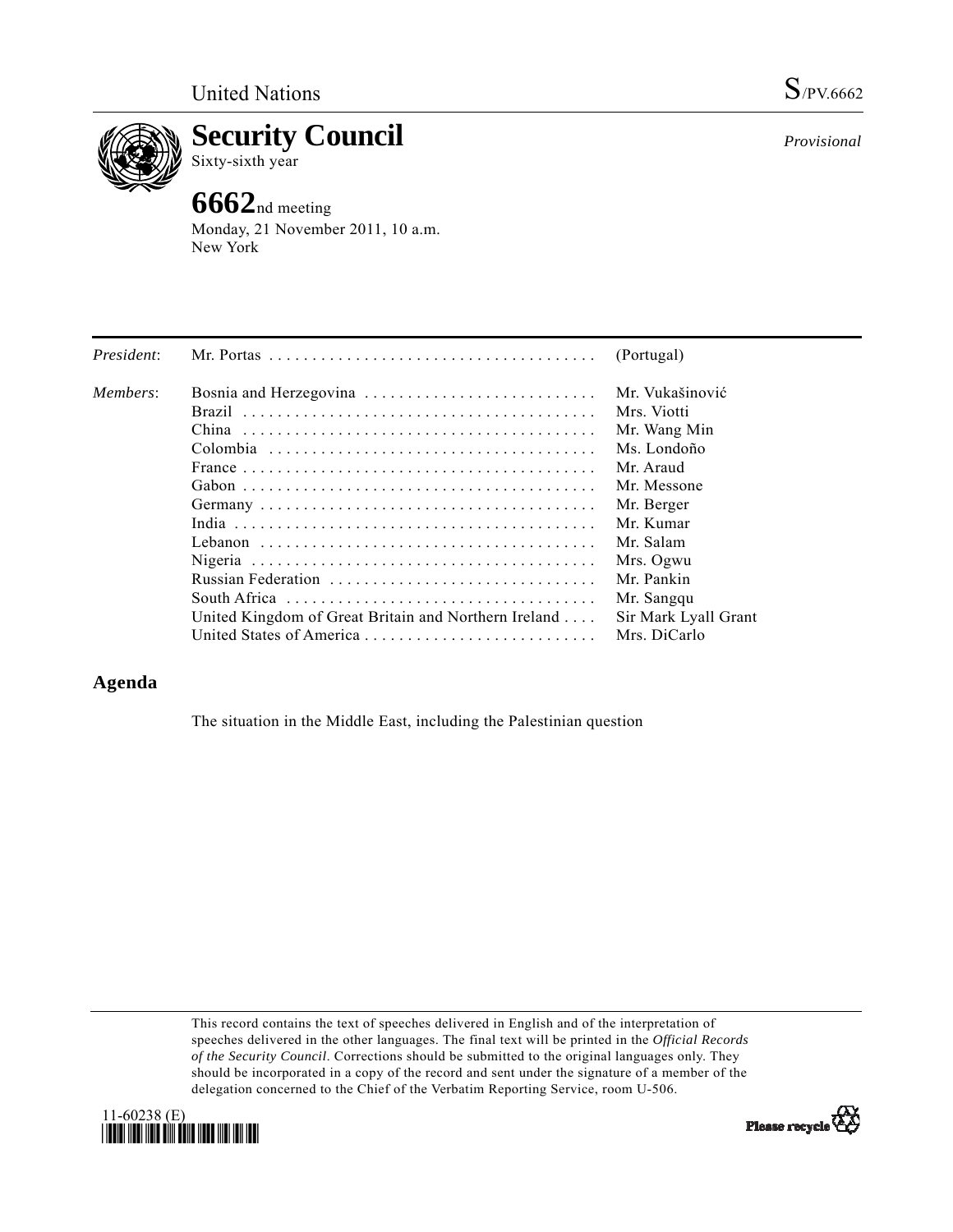*The meeting was called to order at 10.15 a.m.* 

## **Adoption of the agenda**

*The agenda was adopted*.

## **The situation in the Middle East, including the Palestinian question**

**The President**: Under rule 39 of the Council's provisional rules of procedure, I invite Mr. Robert Serry, Special Coordinator for the Middle East Peace Process and Personal Representative of the Secretary-General, to participate in this meeting.

 The Security Council will now begin its consideration of the item on its agenda.

I now give the floor to Mr. Serry.

**Mr. Serry**: It is an honour for me to brief the Council today in your presence, Sir, and under your presidency.

 During the reporting period, both parties engaged separately with the Quartet in the framework of the 23 September statement. While that is constructive, direct negotiations without preconditions, in which the parties would be expected to table territorial and security proposals within 90 days, are still not taking place. Provocations continue to damage confidence and make resuming direct negotiations very difficult. Settlements are expanding, undermining the territorial basis for a future Palestinian State and the credibility of Palestinian moderates.

 The Palestinian bid for membership in the United Nations is viewed negatively by Israel, and the Palestinian Authority's tax revenue is being withheld by the Government of Israel. UNESCO funding has also been affected. Palestinian unity has not moved forward, though there is speculation about future developments. Meanwhile, Gaza has once again witnessed dangerous violence, including rocket fire by militants into Israel and Israeli strikes.

 President Abbas has publicly warned that the status quo cannot endure. We have to find a meaningful diplomatic path forward. As the Secretary-General's envoy, I am engaged with both parties and my Quartet and regional partners in that effort. His Majesty King Abdullah II of Jordan paid an official visit to Ramallah today to hold consultations with President Abbas, underscoring his concern at the current situation and

his support for the Palestinian Authority and a resumption of meaningful negotiations for the creation of a Palestinian State.

 The 23 September statement of the Quartet reaffirmed the international legal basis for peace talks. It continues to provide the framework for a way forward if both parties show flexibility and responsibility. Quartet envoys and Quartet Representative Blair met separately on two occasions in Jerusalem with Israeli and Palestinian representatives, on 26 October and 14 November. Quartet envoys stressed the need for the parties to avoid provocations, develop serious proposals on borders and security, and discuss them directly with each other without delay or preconditions, with active Quartet support.

 The United Nations appreciates the substance that has been discussed by the Palestinian side, which shows serious intent. At the same time, we believe its potential can be realized only in direct negotiations. While we appreciate Israel's stated security concerns and its readiness to enter direct talks, we also believe that Israel should provide genuine assurances that it is willing to present serious proposals, including on territory, in the context of direct negotiations. Moreover, direct engagement should be facilitated by a conducive environment.

 That remains very difficult given the lack of mutual trust and tensions on the ground. In particular, Israel continues to engage in settlement activity, including in highly sensitive areas, and demolitions of Palestinian structures are ongoing. On 1 November, Israel announced the accelerated construction of housing units in occupied East Jerusalem after the decision by UNESCO to admit Palestine as a member. Israel subsequently publicized its intention to invite tenders for the construction of 1,557 new units in East Jerusalem and 673 units in other areas of the West Bank. On 2 November, the Secretary-General strongly criticized settlement activity, which runs contrary to international law and the Road Map and prejudices final status negotiations. Unilateral actions on the ground will not be recognized by the international community and must cease.

 The Palestinian application for membership in the United Nations remains before the Council. Meanwhile, on 31 October, UNESCO's General Conference voted in favour of Palestinian membership.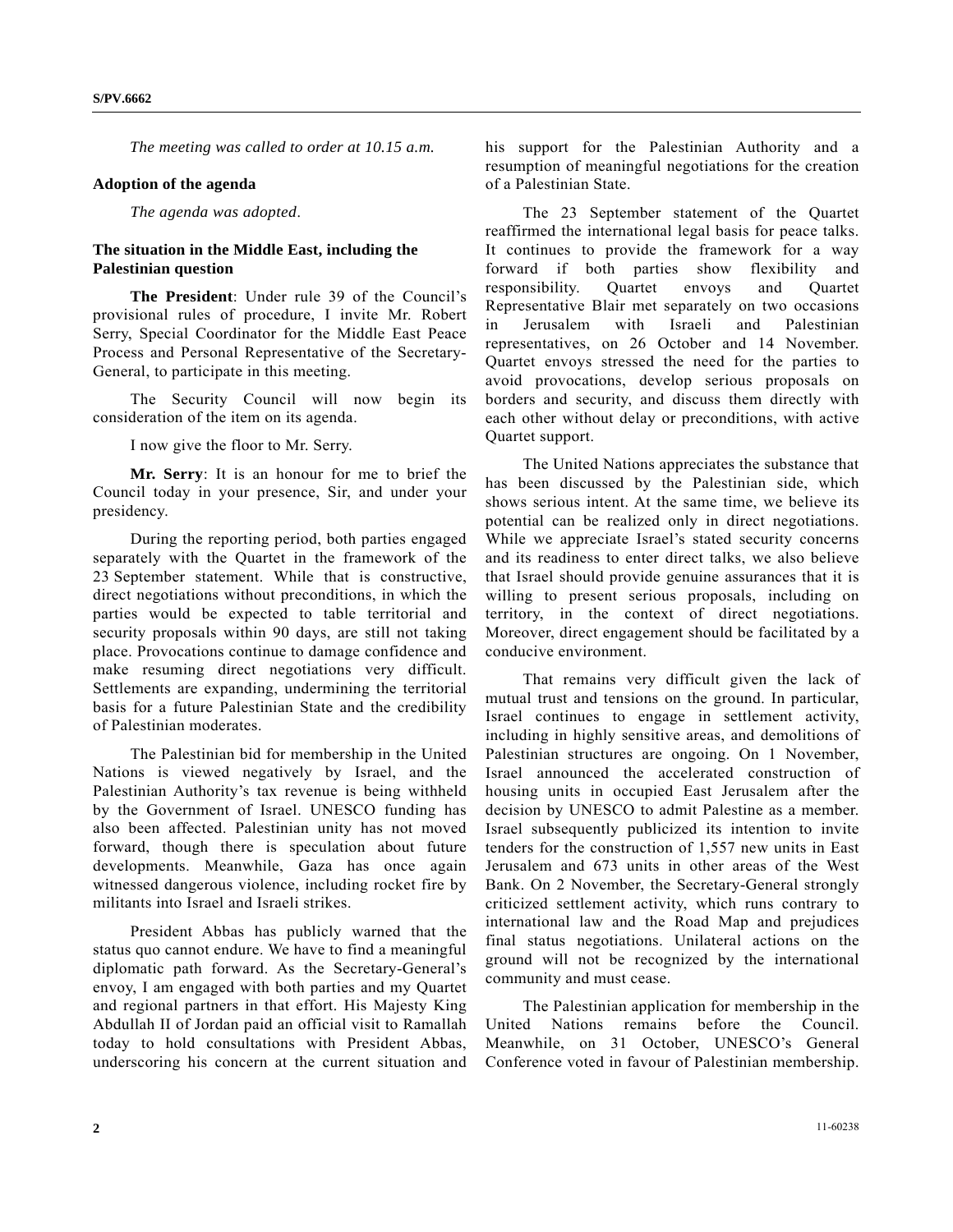The decision was the prerogative of member States. The Secretary-General had urged that all parties approach the issue wisely in determining a course of action. Since the adoption of the decision, he has indicated that he wishes to work with member States on practical solutions to preserve UNESCO's financial resources.

 The Israeli Government reacted to the UNESCO outcome by freezing the transfer of value-added tax and customs revenues it collects on behalf of the Palestinian Authority pursuant to the Paris Protocol. Those funds amount to approximately \$100 million per month, and represent two-thirds of the Palestinian Authority's annual revenues. Withholding that level of funding would cripple any Government, let alone an authority under occupation. If the funds are not immediately unblocked, this action will threaten the State-building gains made by the Palestinian Authority, including the increased good governance benefiting the Palestinian people and the development of the security forces that uphold law and order in the West Bank. The United States is also partially withholding the assistance funds that it had been providing to the Authority.

 We must de-escalate this situation. In addition to acting on its settlement obligations, Israel should heed the calls of the Secretary-General and other international leaders to unfreeze transfers to the Palestinian Authority immediately, in accordance with existing agreements. Donors should also unblock their funding to the Palestinian Authority. For its part, the Palestinian Authority should find ways to contribute to the de-escalation of the situation and improving the prevailing divisive climate, including in the international arena. De-escalation will be necessary to create an environment conducive for direct talks. In this regard, as Israel prepares for a further prisoner release pursuant to the swap of two months ago, I hope that it will be mindful of the continuing appeal of the Palestinian Authority for prisoners — some of whom have been incarcerated since before the signing of the Oslo Accords — to be released.

 We underscore the importance of the security efforts of the Palestinian Authority and of continued coordination. Palestinian security forces seized and defused unexploded devices on two different occasions in the reporting period. An eighth battalion of internationally trained Palestinian security forces has been deployed on the ground, bringing their number to

over 4,000. In a positive gesture, 51 alleged militants being held in protective custody by the Palestinian police in the West Bank were granted amnesty by Israel on 4 November.

 Weekly demonstrations continued against the barrier in the occupied West Bank, which deviates from the Green Line in contravention of the advisory opinion of the International Court of Justice. The route of the barrier was reportedly recently moved in the northern Jordan Valley, resulting in a de facto annexation of Palestinian land. During a speech marking the seventh anniversary of President Arafat's death, President Abbas firmly rejected violence, but called for the widest possible Palestinian "non-violent resistance". On 15 November, Palestinian activists boarded an Israeli bus near Ramallah, which headed to Jerusalem to protest travel restrictions, and seven were detained by the Israel Defense Forces (IDF).

 However, violent incidents continue. Citing security concerns, the Israel Defence Forces conducted 218 operations, during which 44 Palestinians were injured, including three children, and 113 arrested, including a prominent West Bank Hamas leader, who was placed in administrative detention without charge for six months on 31 October.

 Meanwhile, 21 settler attacks on Palestinians resulted in six injuries and the destruction of another 174 olive trees during the harvest season. On 15 November, the IDF arrested six Israeli settlers near Ramallah for throwing stones at Palestinian vehicles. Palestinian stone-throwing against Israeli vehicles in the West Bank resulted in three injuries, and several arrests of Palestinians. A Jewish holy site in Nablus was desecrated on 31 October.

 I wish to note that the weekly average of attacks by settlers has increased by 40 per cent in 2011 compared to 2010, and by 165 per cent compared to 2009. Israel recently made some arrests in connection with previous "price-tag" incidents. On 1 and 7 November, the IDF demolished structures in three West Bank settlement outposts, resulting in clashes with settlers and several arrests. However, on 10 November the Israeli Government delayed the demolition of two unauthorized West Bank settler outposts built on private Palestinian property. Israel must remove outposts consistent with its Road Map commitments, and provide adequate law enforcement for acts of settler violence in line with its obligations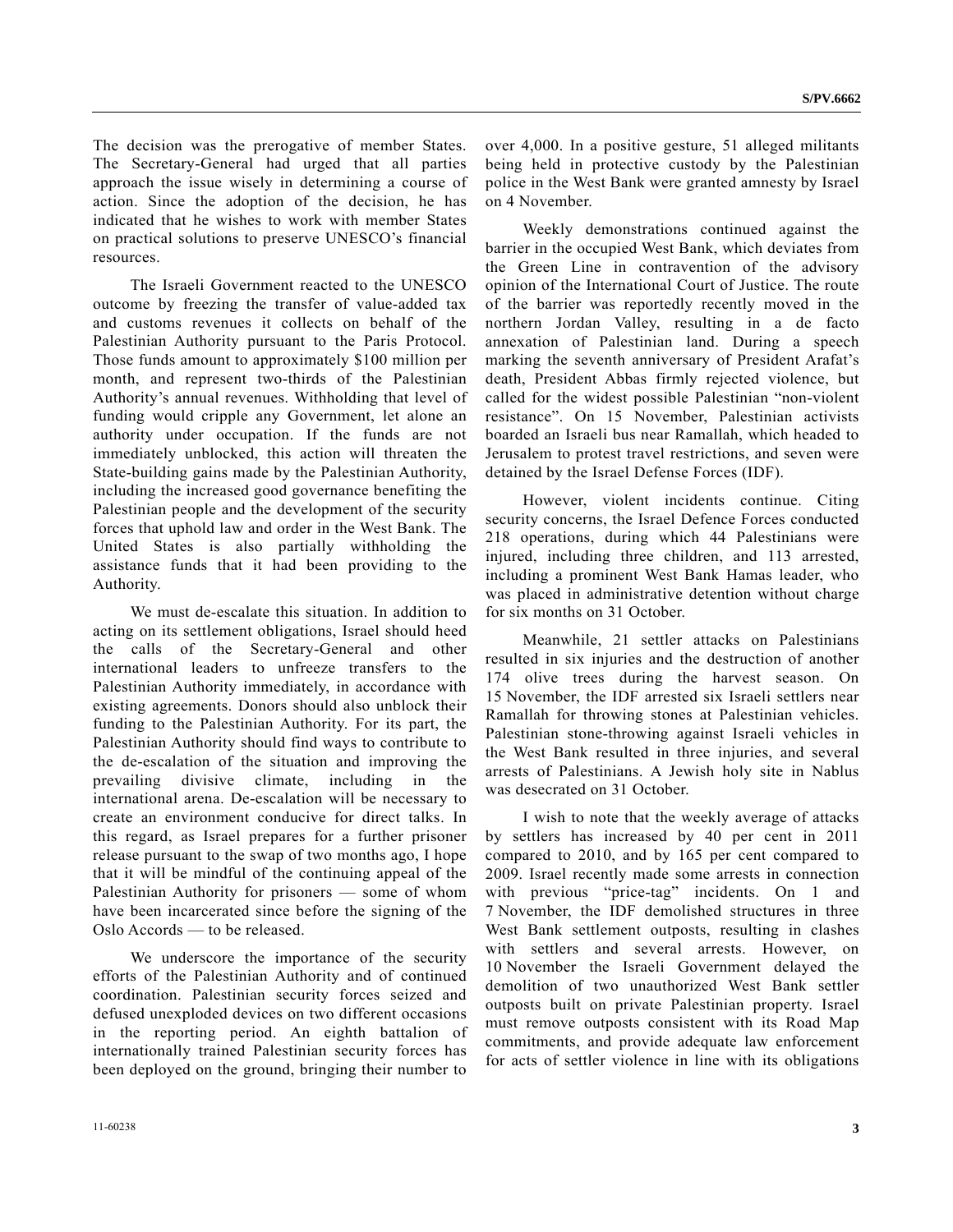towards the Palestinian civilian population under occupation.

 Preserving calm in Gaza and southern Israel continues to be crucial for improvements there and for the overall political atmosphere. The United Nations remains committed to promoting the implementation of resolution 1860 (2009). The fragility of the relative calm was once again demonstrated on 26 October when a Grad rocket launched by militants in Gaza exploded near the Israeli city of Ashdod. Between 29 and 31 October, a dangerous escalation ensued. Tens of Grad and homemade rockets, as well as mortars, landed in Israel. Israel conducted air strikes in Gaza, targeting mainly Islamic Jihad militants. Throughout the episode, both Israel and the de facto Hamas authorities in Gaza signaled their desire to de-escalate. Diplomatic efforts led by Egypt helped to restore relative calm on 1 November. However, Islamic Jihad released footage purporting to show its possession of increasingly sophisticated mobile rocket launchers smuggled into the coastal strip, highlighting the need for more effective steps to prevent the illicit trafficking of arms and ammunition.

 During the reporting period a total of 56 rockets including 24 Grad rockets — and 16 mortar shells were fired into Israel, killing one Israeli civilian and injuring four others. We condemn these indiscriminate attacks, which must stop. The IDF fired nine tank shells and conducted 25 airstrikes and four incursions into Gaza, killing 14 Palestinian militants and injuring 12 others, while two Palestinian civilian were killed and five were injured. A 14 November Israeli airstrike injured a French consular official in Gaza, as well as his daughter and pregnant wife, who miscarried. Israel must exercise maximum restraint and minimize the risk to civilians. We reiterate the Secretary-General's call for all to fully respect international humanitarian law.

 In a welcome development, on 8 November the Government of Israel granted four new sets of approvals for construction projects, valued at approximately \$5.5 million, to be carried out by the United Nations Development Programme, the International Committee of the Red Cross, Sweden and the United States Agency for International Development. I also welcome the start of the delivery of aggregate, bar and cement for use by the private sector in Gaza, in a pilot arrangement that represents a significant step towards rebuilding the Gaza economy. We are urgently awaiting further approvals of vital

housing projects under the United Nations Relief and Works Agency for Palestine Refugees in the Near East.

 With due consideration for Israel's legitimate security concerns, I continue to call for further measures towards the lifting of the land closure on Gaza, such as imports of construction materials at scale, exports, the extension of the Gaza fishing zone, and the freedom of movement of people. Opening Gaza is vital to the well-being of Gazans and for closing gaps in supply increasingly filled by other actors, including illicit tunnel trade largely controlled by the de facto authorities. During the reporting period the Israeli navy stopped two boats attempting to reach the Gaza Strip by sea.

 Following Fatah-Hamas contacts, a further highlevel meeting is being prepared to discuss the implementation of the reconciliation accord agreed in Cairo in May. The reconciliation accord envisages, inter alia, elections in May 2012, following the formation of a technocratic transitional Government. Prime Minister Fayyad, who has consistently supported reconciliation efforts, has publicly reaffirmed his longstanding position that he will not be an obstacle to an agreement on a new Government. The issues among the Palestinians remain challenging, while the substance of any reconciliation arrangement will be carefully assessed by donors. As the United Nations, we continue to support reconciliation efforts within the framework of the commitments of the Palestine Liberation Organization, the positions of the Quartet and the Arab Peace Initiative.

 The situation in Syria is a source of deep and growing concern for the United Nations. Violent repression by the Syrian security forces has escalated. There are also worrying signs of an armed confrontation taking place in several areas of the country. The League of Arab States has intensified its efforts to stop the bloodshed and seek a political solution to the crisis, announcing on 2 November a work plan to which the Syrian Government agreed in principle. In the absence of full implementation by the Syrian authorities, the Ministerial Council of the League suspended Syria from participating in its meetings and activities, and decided to consider imposing economic sanctions. The League is currently seeking to dispatch an Arab observer mission to monitor the implementation of the plan and protect civilians in Syria.